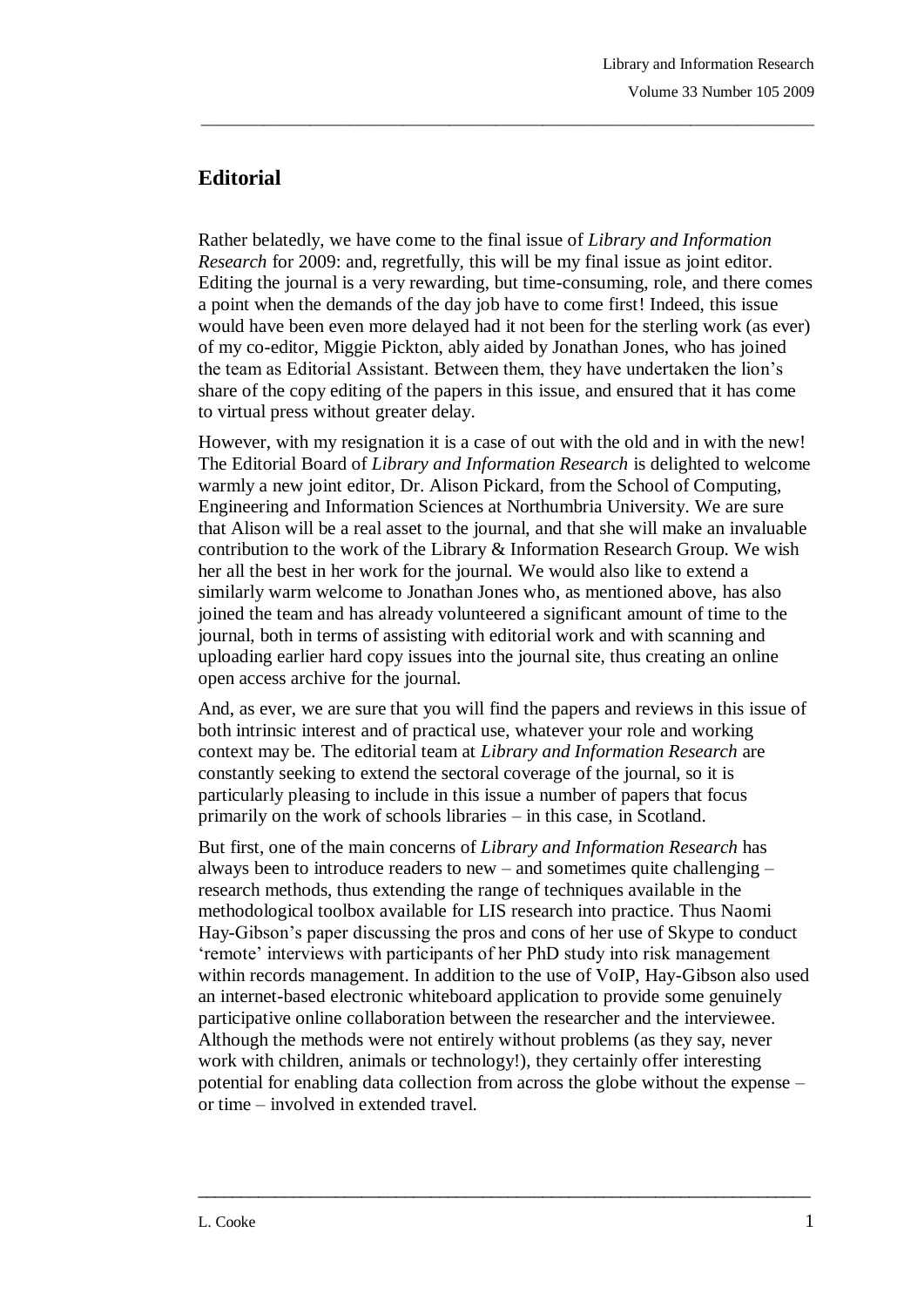Staying with the theme of innovation in research techniques, Andrew Shenton discusses the development and potential benefits of the use of modelling-throughreaction in user studies, to investigate the specification of preferred features of the 'ideal information entity'. In particular, he focuses on the potential of the method to help bridge the gap between empirical research and the information professional to whom he suggests such research all too often may seem, on the surface, 'irrelevant to their real areas of interest'.

\_\_\_\_\_\_\_\_\_\_\_\_\_\_\_\_\_\_\_\_\_\_\_\_\_\_\_\_\_\_\_\_\_\_\_\_\_\_\_\_\_\_\_\_\_\_\_\_\_\_\_\_\_\_\_\_\_\_\_\_\_\_\_\_\_\_\_\_\_\_\_\_\_\_\_\_\_\_\_

The paper by David Bawden *et al*. pursues the theme that is surely dear to the heart of most of those working in library and information services: how do we measure and demonstrate the value and impact of what we do on the users of our services? Whilst it is relatively easy to measure *performance*, as the authors comment, measuring *impact* is another matter altogether. However, in a time of threatened budgets such as the present, it is ever more important that we are able to do just that. In the paper, the authors report their experiences evaluating the impact of public library services in a couple of case study settings, using an approach based on Christine Urquhart's Value project for health care information services.

In an educational environment where widening participation is high on the policy agenda, Muir *et al*.'s paper discussing research into the accessibility of the content of e-books for students with diverse needs is of considerable value in itself. However, it is especially pleasing to be able to publish the paper on a further two counts: firstly, it is good to note that the paper was jointly authored by a team that involved collaboration between an academic, a practitioner and an MSc student – this very much embodies the collaborative and collegial spirit of *Library and Information Research*. Secondly, the research was partly made possible by funds given to Dr. Muir as successful recipient of the 2008 CILIP LIRG Research Award. It is good to see the Award being put to such beneficial use: we hope that the research findings will be used by all those involved in the future design, development, publication and provision of e-books.

We are also delighted to include the paper by Ian McCracken, outlining a holistic approach to engage secondary school pupils in Govan in Glasgow in developing their own skills and becoming independent learners. Collaboration between teachers and the school library – and the pupils themselves – has led to pupils not only developing their own transferable and employability skills levels, but being able to *identify* and demonstrate these skills, with a concomitant impact on subsequent employment levels. The paper also reports significant impact of the project in terms of pupils' enhanced self-esteem, behaviour and life chances.

With a rather broader remit, but still focussing on skills development, Christine Irving discusses the use of case studies as exemplars of good practice to enrich the National Information Literacy Framework in Scotland. It is heartening to note the attention being given at national level to the development of information literacy skills and to read about so many good initiatives taking place at grass roots level in schools, colleges and other organisations across Scotland. The recognition given in the paper to the benefits to be had from sharing practice and lessons learnt is also very welcome and certainly offers food for thought. And in a continuation of the theme of information literacy initiatives in Scotland, Sue

\_\_\_\_\_\_\_\_\_\_\_\_\_\_\_\_\_\_\_\_\_\_\_\_\_\_\_\_\_\_\_\_\_\_\_\_\_\_\_\_\_\_\_\_\_\_\_\_\_\_\_\_\_\_\_\_\_\_\_\_\_\_\_\_\_\_\_\_\_\_\_\_\_\_\_\_\_\_\_